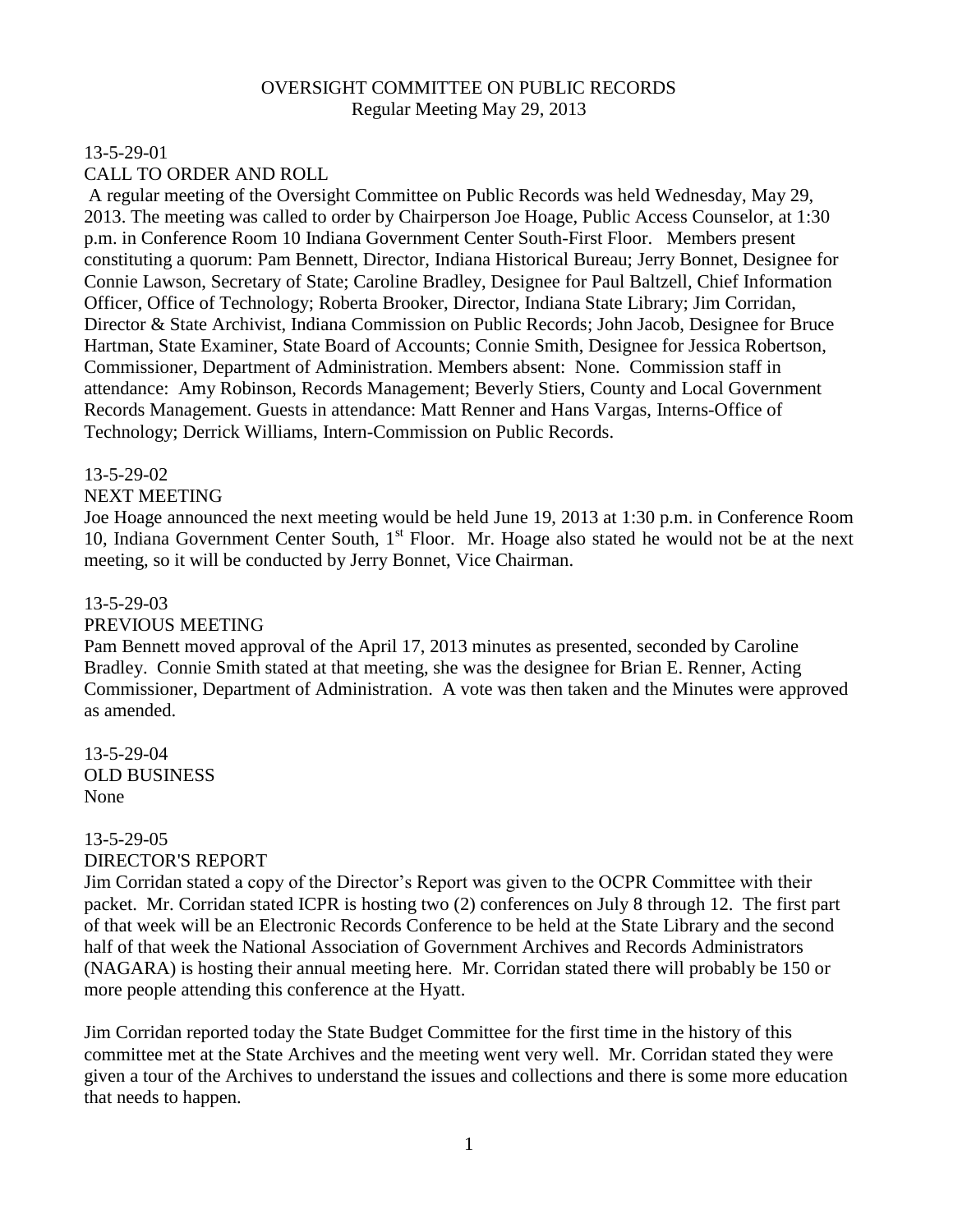#### 13-5-29-06

AGENCY REQUESTS-RECORDS RETENTION AND DISPOSITION SCHEDULES(S)

The Oversight Committee on Public Records took the following action regarding retention and disposition schedules.

#### 1. DEPARTMENT OF NATURAL RESOURCES Land Acquisition

A motion was made by Caroline Bradley and seconded by Pam Bennett to approve Schedule No. 1 as submitted. Motion carried.

### 2. DEPARTMENT OF NATURAL RESOURCES

### Law Enforcement

A motion was made by Pam Bennett and seconded by John Jacob to approve Schedule No. 2 as submitted. John Jacob stated he had a question concerning Record Series 85-572 Mr. Jacob asked if a modification could occur at any time after the original license. Amy Robinson stated if would be modified by a renewal. Mr. Jacob then asked if there would only be the original and the renewal and not a modification in between and Ms. Robinson stated that was correct. Jim Corridan stated we may want to word it that way in the retention schedule. Mr. Jacob's other question was is it a possibility that the original license could be destroyed when the renewal occurs and his concern is whether or not it could be available for audit. Mr. Corridan asked Ms. Robinson if she knew how often they renew. Ms. Robinson stated she thinks it is a five (5) year renewal and also stated there is not a fee involved. Mr. Corridan asked Ms. Robinson to make sure there is not a fee involved and she said she would double check. Mr. Corridan stated if there is they would add the State Board of Accounts language into the schedule. Caroline Bradley suggested they approve the schedule as is and put it under Old Business for the next meeting. Mr. Jacob then stated he is assuming that when it says destroy license file after five (5) years if license is not renewed that after five (5) years it is going specifically off the date of the license and was told that was correct. Jim Corridan then made an amended motion that they approve the Retention Schedule No. 2. as presented and if there is an alteration that needs to be made in the schedule, it would be added to next month's agenda for consideration by the OCPR Committee, seconded by Connie Smith. Motion carried.

# 3. INDIANA BOARD OF TAX REVIEW

# Agency Wide

A motion was made by Connie Smith and seconded by Caroline Bradley to approve Schedule No. 3 as submitted. Motion carried.

# 4. INDIANA STATE SENATE

A motion was made by Pam Bennett and seconded by John Jacob to approved Schedule No. 4 as submitted. Caroline Bradley had a question concerning the wording that an exception to the General Retention Schedule is no longer required due to OCPR Policy 2006-01, which provides this disposition option to all agencies. Amy Robinson stated this was created before Policy 2006-01, so it asked for special disposition for those Basic Accounting Records. A vote was then taken and motion carried.

### 13-5-29-07

NEW BUSINESS- Introduction of Interns – Caroline Bradley introduced Hans who is a student at Purdue and Matt who is a student at Ball State and they are working with Ms. Bradley and the rest of their team. Jim Corridan introduced Derrick Williams who is also a student at Ball State and working with the Commission on Public Records.